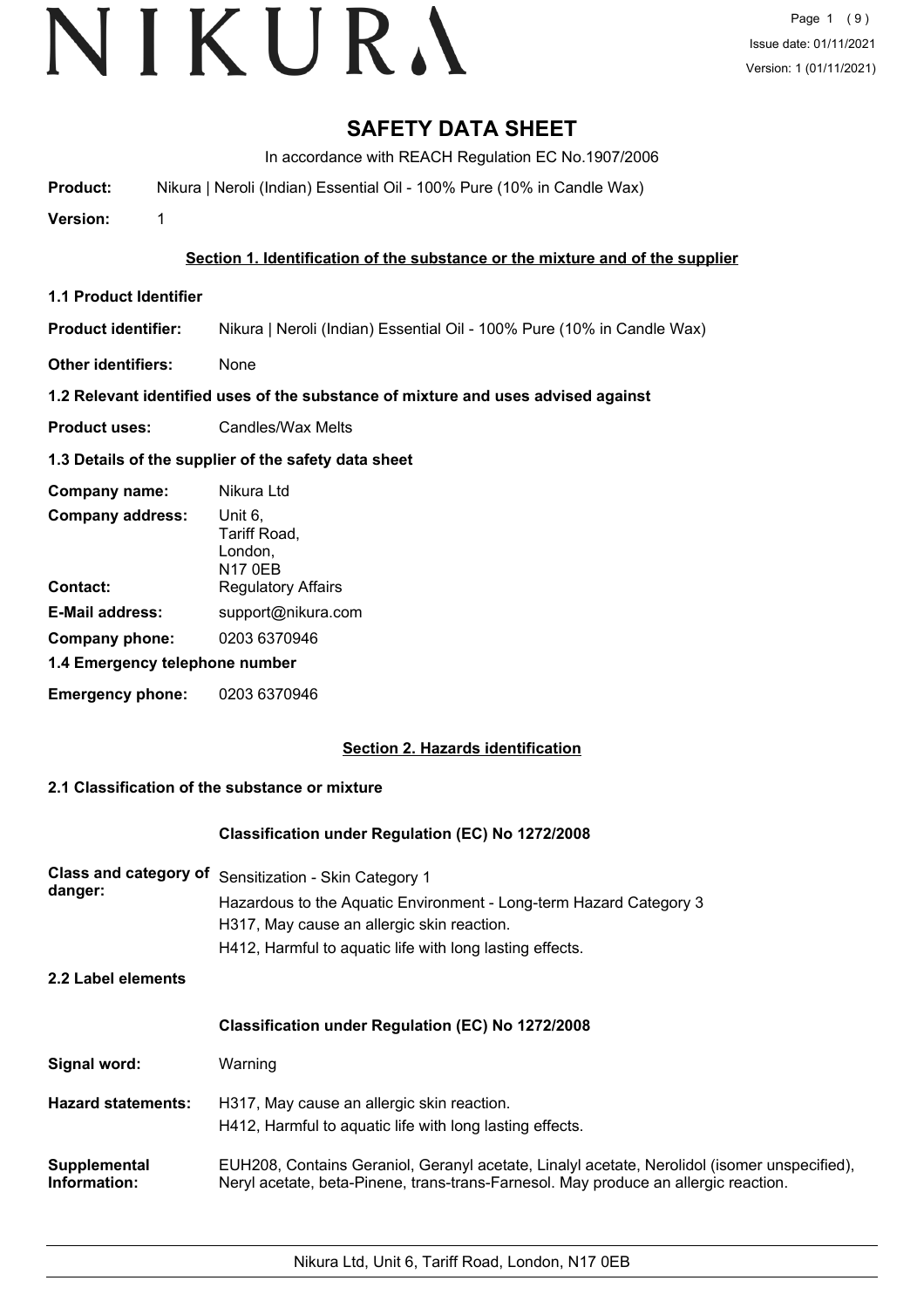## **SAFETY DATA SHEET**

In accordance with REACH Regulation EC No.1907/2006

**Product:** Nikura | Neroli (Indian) Essential Oil - 100% Pure (10% in Candle Wax)

P261, Avoid breathing vapour or dust.

#### **Version:** 1

#### **Precautionary statements:**

P272, Contaminated work clothing should not be allowed out of the workplace. P273, Avoid release to the environment. P280, Wear protective gloves/eye protection/face protection. P302/352, IF ON SKIN: Wash with plenty of soap and water. P333/313, If skin irritation or rash occurs: Get medical advice/attention. P363, Wash contaminated clothing before reuse.

P501, Dispose of contents/container to approved disposal site, in accordance with local regulations.



#### **2.3 Other hazards**

**Other hazards:** None

**Section 3. Composition / information on ingredients**

#### **3.2 Mixtures**

#### **Contains:**

| <b>Name</b>                 | <b>CAS</b> | <b>EC</b> | <b>REACH Registration</b><br>No. | %     | <b>Classification for</b><br>(CLP) 1272/2008                                                                                            |
|-----------------------------|------------|-----------|----------------------------------|-------|-----------------------------------------------------------------------------------------------------------------------------------------|
| <b>ILinalool</b>            | 78-70-6    | 201-134-4 |                                  | 4.26% | Skin Irrit. 2-Eye Irrit. 2-<br>Skin Sens. 1B;H315-<br>H317-H319.-                                                                       |
| ldI-I imonene               | 138-86-3   | 205-341-0 |                                  | 1.55% | Flam. Liq. 3-Skin Irrit.<br>2-Skin Sens. 1B-Asp.<br>Tox 1-Aquatic Acute 1-<br>Aquatic Chronic 3;<br>H226-H304-H315-<br>H317-H400-H412.- |
| Ibeta-Pinene                | 127-91-3   | 204-872-5 |                                  | 0.82% | Flam. Liq. 3-Skin Irrit.<br>2-Skin Sens. 1B-Asp.<br>Tox 1-Aquatic Acute 1-<br>Aquatic Chronic 1;<br>H226-H304-H315-<br>H317-H410.-      |
| Linalyl acetate             | 115-95-7   | 204-116-4 |                                  | 0.73% | Skin Irrit. 2-Skin Sens.<br>1B:H315-H317.-                                                                                              |
| <b>I</b> trans beta-Ocimene | 3779-61-1  |           |                                  | 0.34% | Skin Irrit. 2-Aquatic<br>Acute 1-Aquatic<br>Chronic 2; H315-H400-<br>H411.-                                                             |
| Geraniol                    | 106-24-1   | 203-377-1 |                                  | 0.28% | Skin Irrit. 2-Eye Dam.<br>1-Skin Sens. 1;H315-<br>H317-H318,-                                                                           |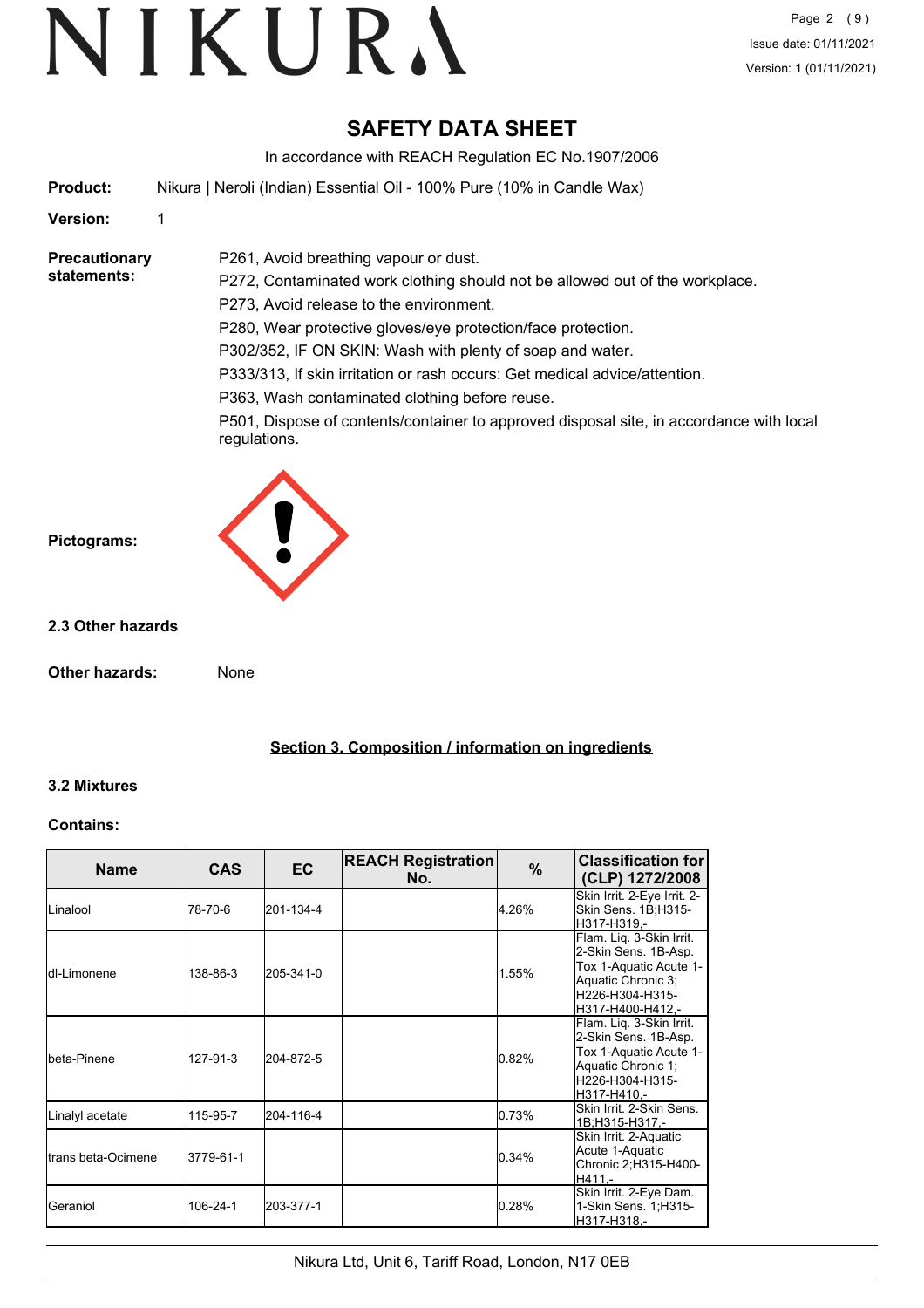# **SAFETY DATA SHEET**

In accordance with REACH Regulation EC No.1907/2006

**Product:** Nikura | Neroli (Indian) Essential Oil - 100% Pure (10% in Candle Wax)

#### **Version:** 1

| Geranyl acetate                   | 105-87-3  | 203-341-5 | 0.27% | Skin Irrit. 2-Skin Sens.<br>1B-Aquatic Chronic 3;<br>H315-H317-H412.-                                                                  |
|-----------------------------------|-----------|-----------|-------|----------------------------------------------------------------------------------------------------------------------------------------|
| Nerolidol (isomer<br>unspecified) | 7212-44-4 | 230-597-5 | 0.25% | Skin Sens. 1B-Aquatic<br>Acute 1-Aquatic<br>Chronic 1;H317-H410,-                                                                      |
| Itrans-trans-Farnesol             | 106-28-5  |           | 0.18% | Skin Irrit. 2-Eye Irrit. 2-<br>Skin Sens. 1B:H315-<br>lH317-H319.-                                                                     |
| Neryl acetate                     | 141-12-8  | 205-459-2 | 0.14% | Skin Sens. 1B;H317,-                                                                                                                   |
| Myrcene                           | 123-35-3  | 204-622-5 | 0.13% | Flam. Lig. 3-Skin Irrit.<br>2-Eye Irrit. 2-Asp. Tox<br>1-Aquatic Acute 1-<br>Aquatic Chronic 2:<br>H226-H304-H315-<br>H319-H400-H411.- |

#### **Substances with Community workplace exposure limits:**

Not Applicable

**Substances that are persistent, bioaccumulative and toxic or very persistent and very bioaccumulative, greater than 0.1%:**

Not Applicable

#### **Section 4. First-aid measures**

#### **4.1 Description of first aid measures**

| Inhalation:           | Remove from exposure site to fresh air, keep at rest, and obtain medical attention.          |
|-----------------------|----------------------------------------------------------------------------------------------|
| Eye exposure:         | Flush immediately with water for at least 15 minutes. Contact physician if symptoms persist. |
| <b>Skin exposure:</b> | IF ON SKIN: Wash with plenty of soap and water.                                              |
| Ingestion:            | Rinse mouth with water and obtain medical attention.                                         |

#### **4.2 Most important symptoms and effects, both acute and delayed**

May cause an allergic skin reaction.

#### **4.3 Indication of any immediate medical attention and special treatment needed**

None expected, see Section 4.1 for further information.

#### **SECTION 5: Firefighting measures**

#### **5.1 Extinguishing media**

Suitable media: Carbon dioxide, Dry chemical, Foam.

#### **5.2 Special hazards arising from the substance or mixture**

In case of fire, may be liberated: Carbon monoxide, Unidentified organic compounds.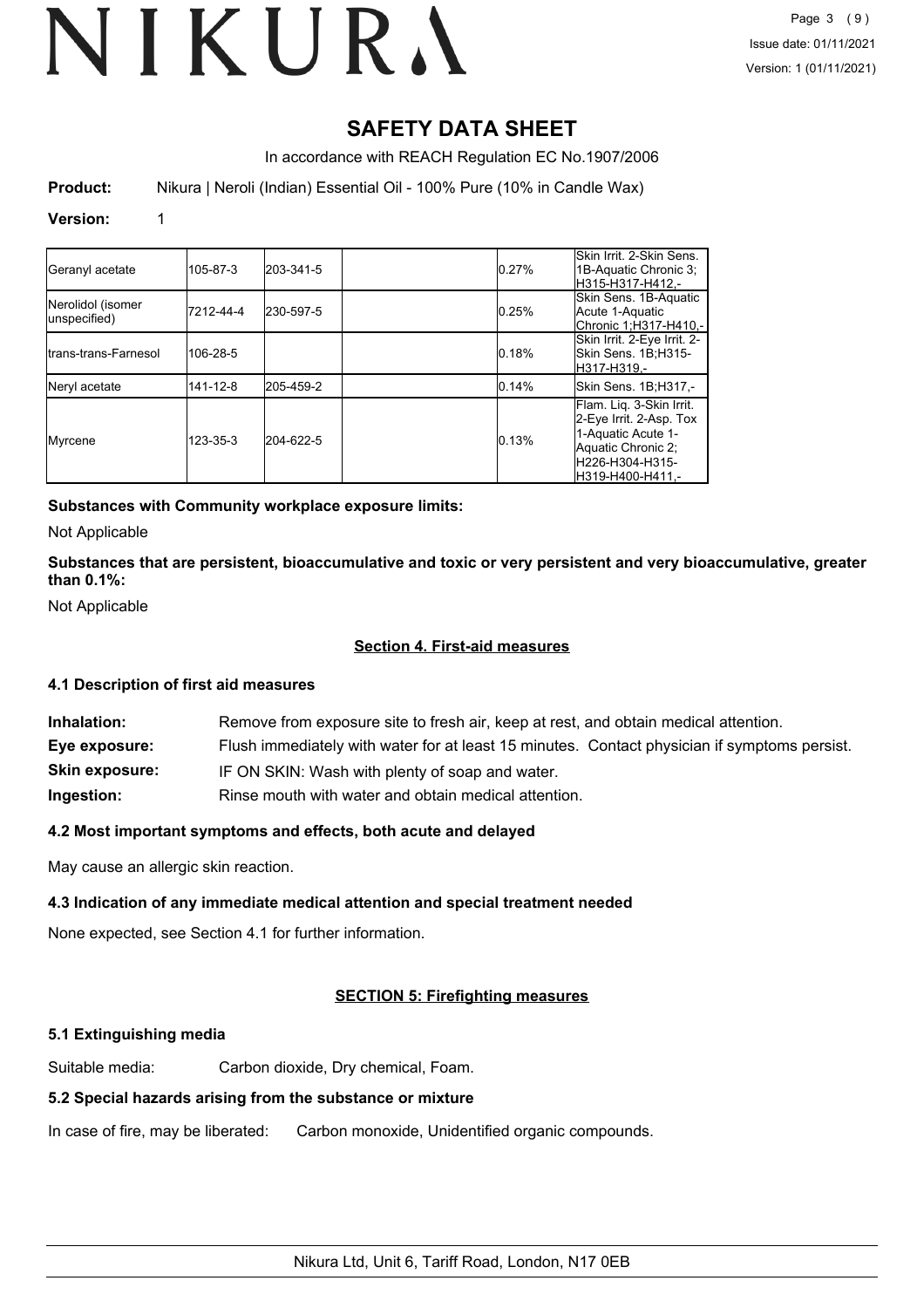# VIKURA

# **SAFETY DATA SHEET**

In accordance with REACH Regulation EC No.1907/2006

**Product:** Nikura | Neroli (Indian) Essential Oil - 100% Pure (10% in Candle Wax)

**Version:** 1

**5.3 Advice for fire fighters:**

In case of insufficient ventilation, wear suitable respiratory equipment.

#### **Section 6. Accidental release measures**

#### **6.1 Personal precautions, protective equipment and emergency procedures:**

Avoid inhalation. Avoid contact with skin and eyes. See protective measures under Section 7 and 8.

#### **6.2 Environmental precautions:**

Keep away from drains, surface and ground water, and soil.

#### **6.3 Methods and material for containment and cleaning up:**

Remove ignition sources. Provide adequate ventilation. Avoid excessive inhalation of vapours. Contain spillage immediately by use of sand or inert powder. Dispose of according to local regulations.

#### **6.4 Reference to other sections:**

Also refer to sections 8 and 13.

## **Section 7. Handling and storage**

#### **7.1 Precautions for safe handling:**

Keep away from heat, sparks, open flames and hot surfaces. - No smoking. Use personal protective equipment as required. Use in accordance with good manufacturing and industrial hygiene practices. Use in areas with adequate ventilation Do not eat, drink or smoke when using this product.

#### **7.2 Conditions for safe storage, including any incompatibilities:**

Store in a well-ventilated place. Keep container tightly closed. Keep cool. Ground/bond container and receiving equipment. Use explosion-proof electrical, ventilating and lighting equipment. Use only non-sparking tools. Take precautionary measures against static discharge.

#### **7.3 Specific end use(s):**

Candles/Wax Melts: Use in accordance with good manufacturing and industrial hygiene practices.

#### **Section 8. Exposure controls/personal protection**

#### **8.1 Control parameters**

Workplace exposure limits: Not Applicable

#### **8.2 Exposure Controls**

#### **Eye / Skin Protection**

Wear protective gloves/eye protection/face protection

#### **Respiratory Protection**

Nikura Ltd, Unit 6, Tariff Road, London, N17 0EB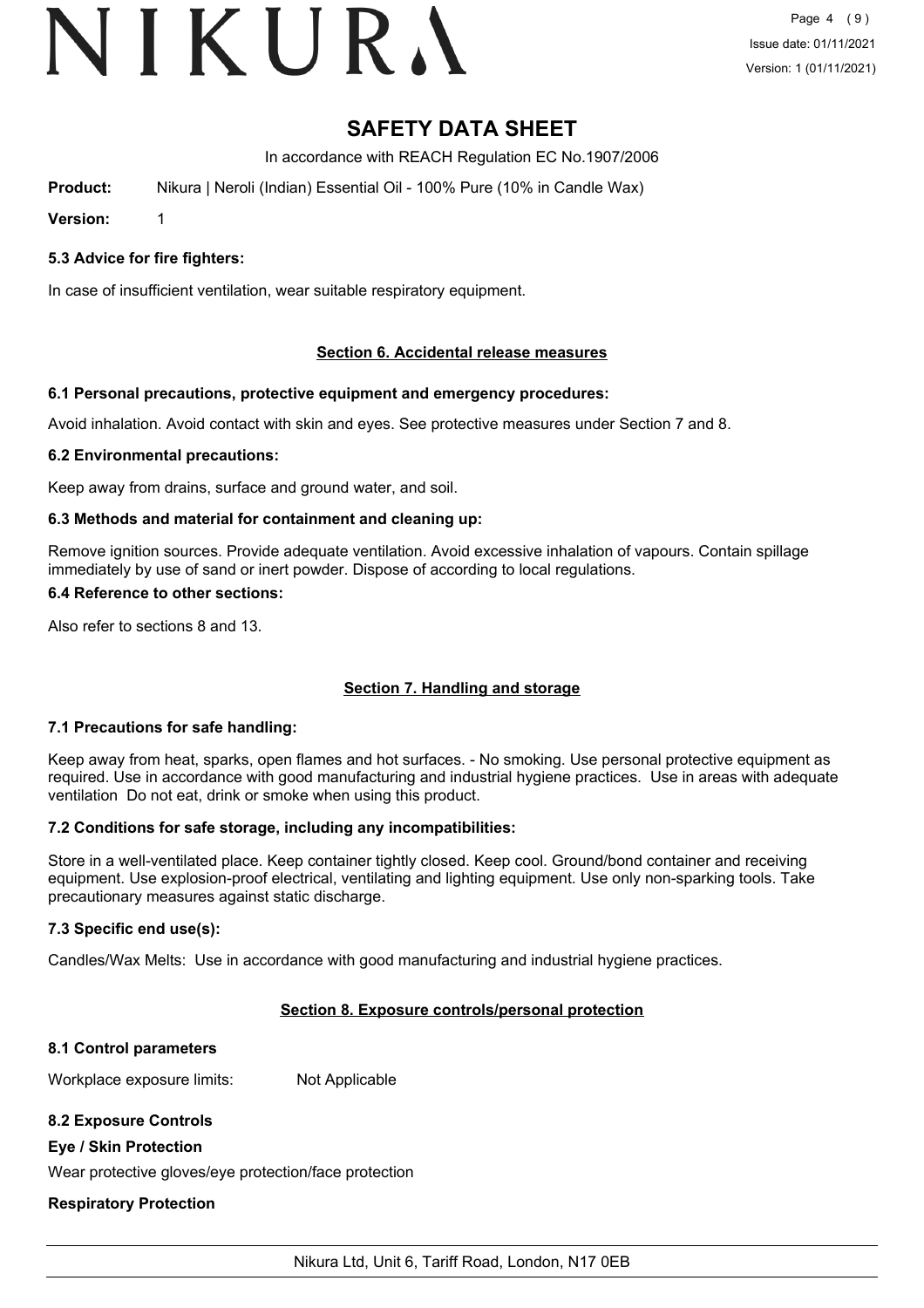# VIKURA

# **SAFETY DATA SHEET**

In accordance with REACH Regulation EC No.1907/2006

**Product:** Nikura | Neroli (Indian) Essential Oil - 100% Pure (10% in Candle Wax)

**Version:** 1

Under normal conditions of use and where adequate ventilation is available to prevent build up of excessive vapour, this material should not require special engineering controls. However, in conditions of high or prolonged use, or high temperature or other conditions which increase exposure, the following engineering controls can be used to minimise exposure to personnel: a) Increase ventilation of the area with local exhaust ventilation. b) Personnel can use an approved, appropriately fitted respirator with organic vapour cartridge or canisters and particulate filters. c) Use closed systems for transferring and processing this material.

Also refer to Sections 2 and 7.

#### **Section 9. Physical and chemical properties**

#### **9.1 Information on basic physical and chemical properties**

| Appearance:                                   | Not determined                               |
|-----------------------------------------------|----------------------------------------------|
| Odour:                                        | Not determined                               |
| <b>Odour threshold:</b>                       | Not determined                               |
| pH:                                           | Not determined                               |
| Melting point / freezing point:               | Not determined                               |
| Initial boiling point / range:                | Not determined                               |
| <b>Flash point:</b>                           | > 200 °C                                     |
| <b>Evaporation rate:</b>                      | Not determined                               |
| Flammability (solid, gas):                    | Not determined                               |
| Upper/lower flammability or explosive limits: | Product does not present an explosion hazard |
| Vapour pressure:                              | Not determined                               |
| Vapour density:                               | Not determined                               |
| <b>Relative density:</b>                      | Not determined                               |
| Solubility(ies):                              | Not determined                               |
| Partition coefficient: n-octanol/water:       | Not determined                               |
| Auto-ignition temperature:                    | Not determined                               |
| <b>Decomposition temperature:</b>             | Not determined                               |
| <b>Viscosity:</b>                             | Not determined                               |
| <b>Explosive properties:</b>                  | Not expected                                 |
| <b>Oxidising properties:</b>                  | Not expected                                 |
|                                               |                                              |

**9.2 Other information:** None available

## **Section 10. Stability and reactivity**

#### **10.1 Reactivity:**

Presents no significant reactivity hazard, by itself or in contact with water.

## **10.2 Chemical stability:**

Good stability under normal storage conditions.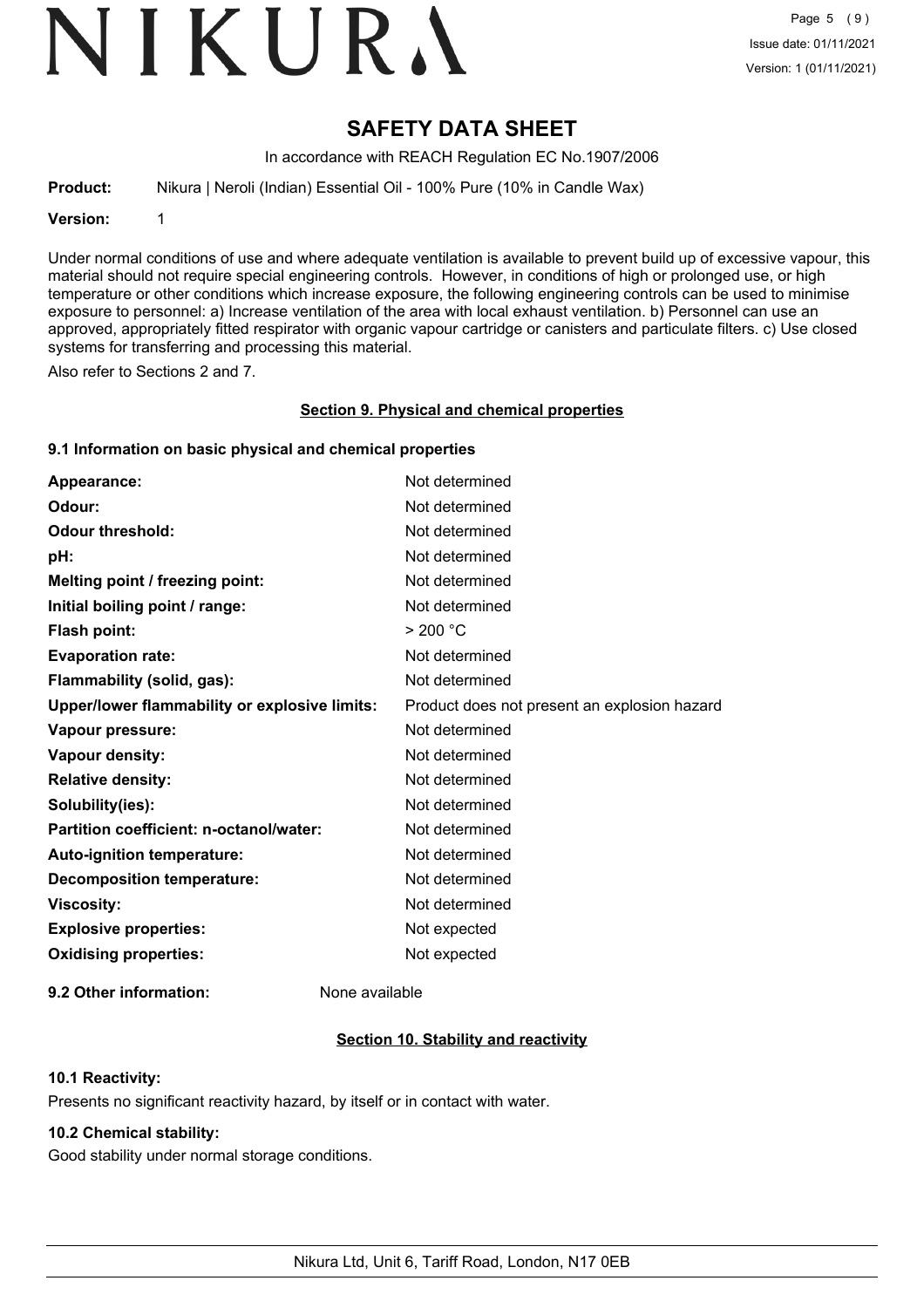# **SAFETY DATA SHEET**

In accordance with REACH Regulation EC No.1907/2006

**Product:** Nikura | Neroli (Indian) Essential Oil - 100% Pure (10% in Candle Wax)

**Version:** 1

**10.3 Possibility of hazardous reactions:**

Not expected under normal conditions of use.

#### **10.4 Conditions to avoid:**

Avoid extreme heat.

#### **10.5 Incompatible materials:**

Avoid contact with strong acids, alkalis or oxidising agents.

#### **10.6 Hazardous decomposition products:**

Not expected.

#### **Section 11. Toxicological information**

#### **11.1 Information on toxicological effects**

This mixture has not been tested as a whole for health effects. The health effects have been calculated using the methods outlined in Regulation (EC) No 1272/2008 (CLP).

| <b>Acute Toxicity:</b>                    | Based on available data the classification criteria are not met. |
|-------------------------------------------|------------------------------------------------------------------|
| <b>Acute Toxicity Oral</b>                | >5000                                                            |
| <b>Acute Toxicity Dermal</b>              | Not Applicable                                                   |
| <b>Acute Toxicity Inhalation</b>          | Not Available                                                    |
| <b>Skin corrosion/irritation:</b>         | Based on available data the classification criteria are not met. |
| Serious eye damage/irritation:            | Based on available data the classification criteria are not met. |
| <b>Respiratory or skin sensitisation:</b> | Sensitization - Skin Category 1                                  |
| Germ cell mutagenicity:                   | Based on available data the classification criteria are not met. |
| <b>Carcinogenicity:</b>                   | Based on available data the classification criteria are not met. |
| <b>Reproductive toxicity:</b>             | Based on available data the classification criteria are not met. |
| <b>STOT-single exposure:</b>              | Based on available data the classification criteria are not met. |
| <b>STOT-repeated exposure:</b>            | Based on available data the classification criteria are not met. |
| <b>Aspiration hazard:</b>                 | Based on available data the classification criteria are not met. |

## **Information about hazardous ingredients in the mixture** Not Applicable

Refer to Sections 2 and 3 for additional information.

## **Section 12. Ecological information**

## **12.1 Toxicity:**

| Harmful to aquatic life with long lasting effects. |               |
|----------------------------------------------------|---------------|
| 12.2 Persistence and degradability:                | Not available |
| 12.3 Bioaccumulative potential:                    | Not available |
| 12.4 Mobility in soil:                             | Not available |
| 12.5 Results of PBT and vPvB assessment:           |               |

This substance does not meet the PBT/vPvB criteria of REACH, annex XIII.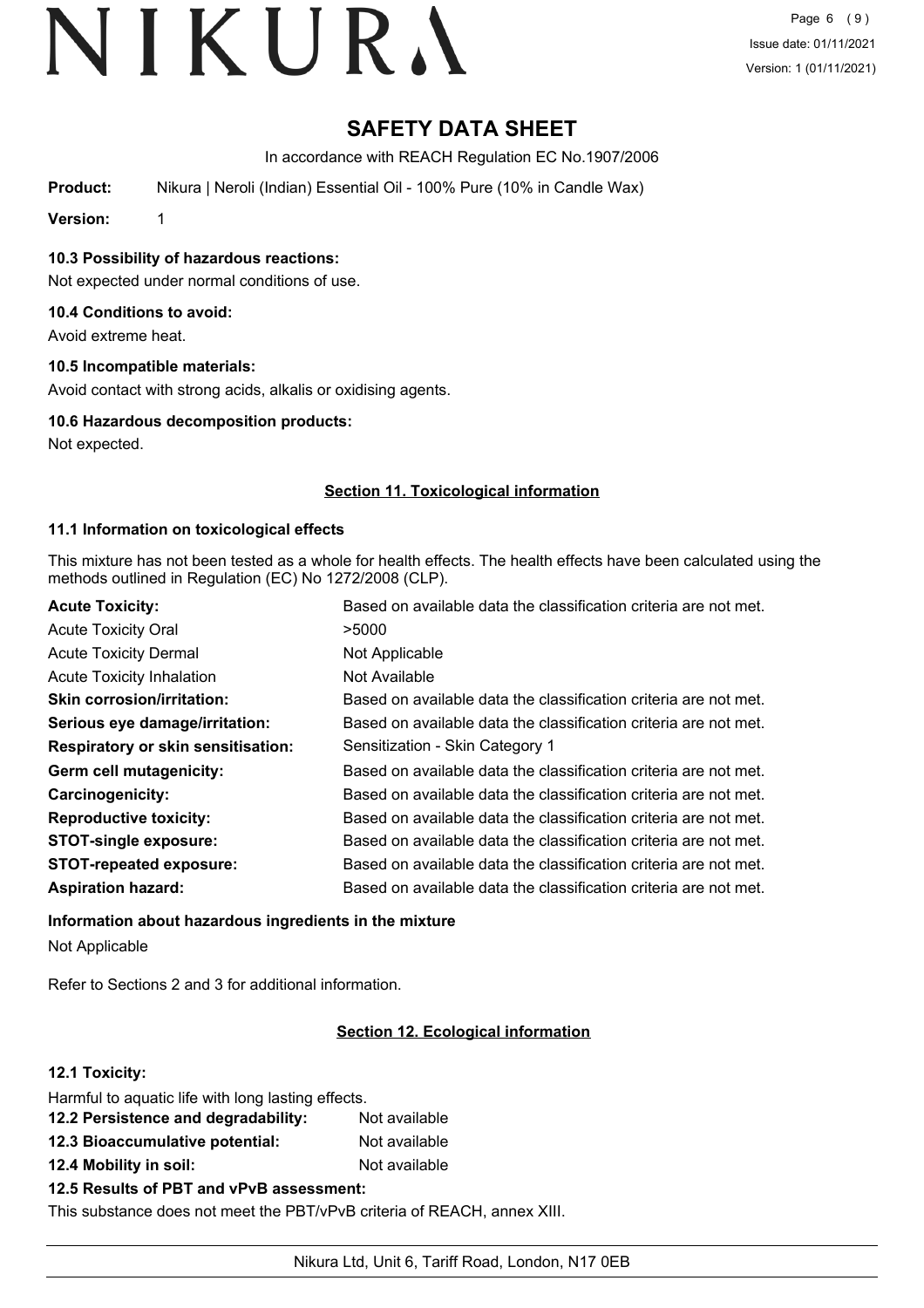Page 7 (9) Issue date: 01/11/2021 Version: 1 (01/11/2021)

## **SAFETY DATA SHEET**

In accordance with REACH Regulation EC No.1907/2006

**Product:** Nikura | Neroli (Indian) Essential Oil - 100% Pure (10% in Candle Wax)

**Version:** 1

**12.6 Other adverse effects:** Not available

### **Section 13. Disposal considerations**

#### **13.1 Waste treatment methods:**

Dispose of in accordance with local regulations. Avoid disposing into drainage systems and into the environment. Empty containers should be taken to an approved waste handling site for recycling or disposal.

#### **Section 14. Transport information**

| 14.1 UN number:                    | Not classified                              |
|------------------------------------|---------------------------------------------|
| 14.2 UN Proper Shipping Name:      | -                                           |
| 14.3 Transport hazard class(es):   | Not classified                              |
| <b>Sub Risk:</b>                   | Not classified                              |
| 14.4. Packing Group:               | Not classified                              |
| <b>14.5 Environmental hazards:</b> | Not environmentally hazardous for transport |
| 14.6 Special precautions for user: | None additional                             |
|                                    |                                             |

**14.7 Transport in bulk according to Annex II of MARPOL73/78 and the IBC Code:**

Not classified

## **Section 15. Regulatory information**

## **15.1 Safety, health and environmental regulations/legislation specific for the substance or mixture** None additional

#### **15.2 Chemical Safety Assessment**

A Chemical Safety Assessment has not been carried out for this product.

#### **Section 16. Other information**

| <b>Concentration % Limits:</b>  | EH C3=23.03% SS 1=23.47% |
|---------------------------------|--------------------------|
| <b>Total Fractional Values:</b> | EH C3=4.34 SS 1=4.26     |

#### **Key to revisions:**

Not applicable

#### **Key to abbreviations:**

| <b>Abbreviation</b> | Meaning                                                            |
|---------------------|--------------------------------------------------------------------|
| Aquatic Acute 1     | Hazardous to the Aquatic Environment - Acute Hazard Category 1     |
| Aquatic Chronic 1   | Hazardous to the Aquatic Environment - Long-term Hazard Category 1 |
| Aquatic Chronic 2   | Hazardous to the Aquatic Environment - Long-term Hazard Category 2 |
| Aquatic Chronic 3   | Hazardous to the Aquatic Environment - Long-term Hazard Category 3 |
| Asp. Tox 1          | Aspiration Hazard Category 1                                       |
| Eye Dam. 1          | Eye Damage / Irritation Category 1                                 |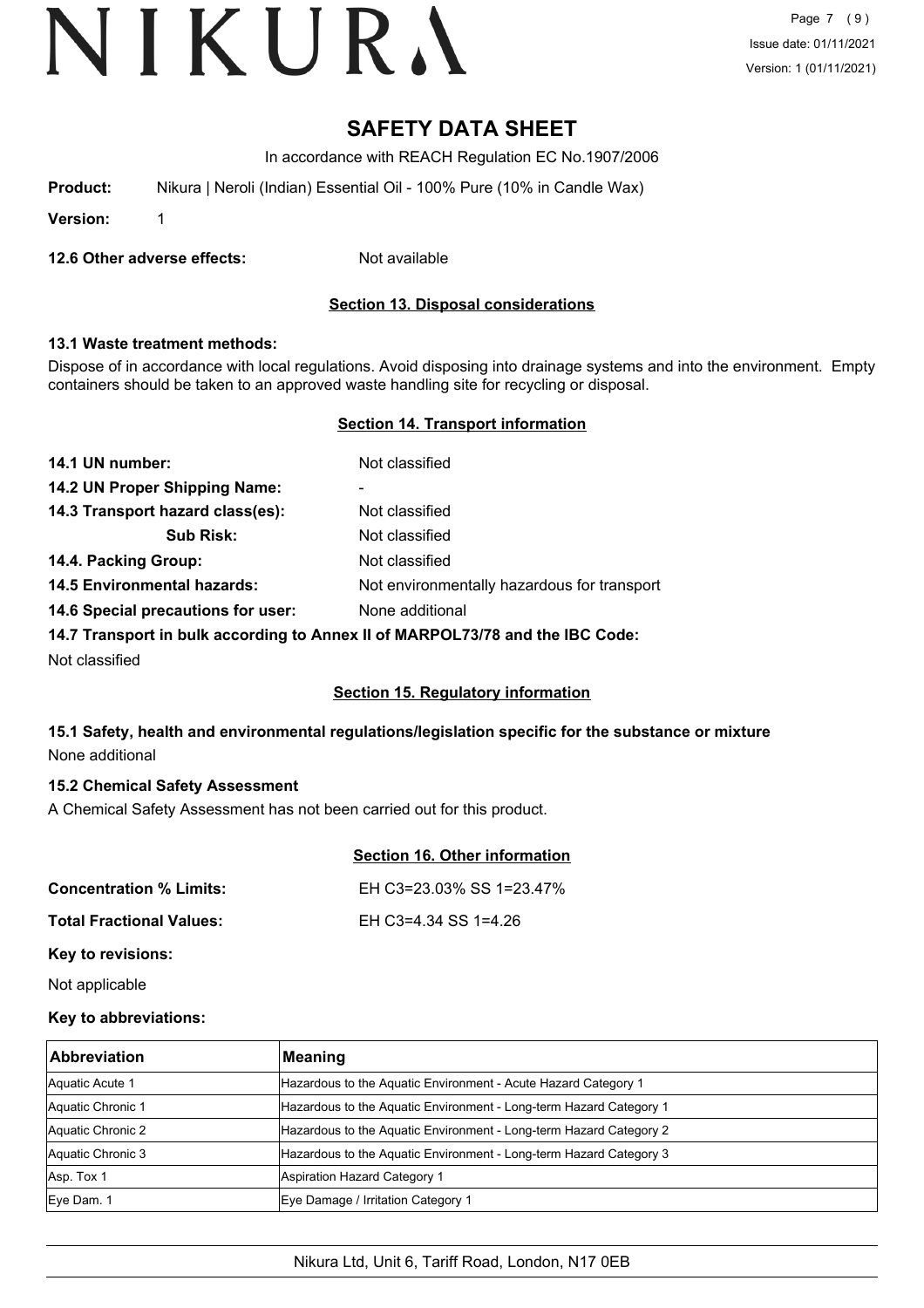# **SAFETY DATA SHEET**

In accordance with REACH Regulation EC No.1907/2006

**Product:** Nikura | Neroli (Indian) Essential Oil - 100% Pure (10% in Candle Wax)

#### **Version:** 1

| Eye Irrit. 2     | Eye Damage / Irritation Category 2                                                                                                 |
|------------------|------------------------------------------------------------------------------------------------------------------------------------|
| Flam. Liq. 3     | Flammable Liquid, Hazard Category 3                                                                                                |
| H226             | Flammable liquid and vapour.                                                                                                       |
| H304             | May be fatal if swallowed and enters airways.                                                                                      |
| H315             | Causes skin irritation.                                                                                                            |
| H317             | May cause an allergic skin reaction.                                                                                               |
| H318             | Causes serious eye damage.                                                                                                         |
| H319             | Causes serious eye irritation.                                                                                                     |
| H400             | Very toxic to aquatic life.                                                                                                        |
| H410             | Very toxic to aquatic life with long lasting effects.                                                                              |
| H411             | Toxic to aquatic life with long lasting effects.                                                                                   |
| H412             | Harmful to aquatic life with long lasting effects.                                                                                 |
| P210             | Keep away from heat, sparks, open flames and hot surfaces. - No smoking.                                                           |
| P233             | Keep container tightly closed.                                                                                                     |
| P240             | Ground/bond container and receiving equipment.                                                                                     |
| P241             | Use explosion-proof electrical, ventilating and lighting equipment.                                                                |
| P242             | Use only non-sparking tools.                                                                                                       |
| P243             | Take precautionary measures against static discharge.                                                                              |
| P261             | Avoid breathing vapour or dust.                                                                                                    |
| P <sub>264</sub> | Wash hands and other contacted skin thoroughly after handling.                                                                     |
| P272             | Contaminated work clothing should not be allowed out of the workplace.                                                             |
| P273             | Avoid release to the environment.                                                                                                  |
| P280             | Wear protective gloves/eye protection/face protection.                                                                             |
| P301/310         | IF SWALLOWED: Immediately call a POISON CENTER or doctor/physician.                                                                |
| P302/352         | IF ON SKIN: Wash with plenty of soap and water.                                                                                    |
| P303/361/353     | IF ON SKIN (or hair): Remove/take off immediately all contaminated clothing. Rinse skin with water/shower.                         |
| P305/351/338     | IF IN EYES: Rinse cautiously with water for several minutes. Remove contact lenses, if present and easy to<br>do. Continue rinsing |
| P310             | Immediately call a POISON CENTER or doctor/physician.                                                                              |
| P331             | Do not induce vomiting.                                                                                                            |
| P332/313         | If skin irritation occurs: Get medical advice/attention.                                                                           |
| P333/313         | If skin irritation or rash occurs: Get medical advice/attention.                                                                   |
| P337/313         | If eye irritation persists: Get medical advice/attention.                                                                          |
| P362             | Take off contaminated clothing and wash before reuse.                                                                              |
| P363             | Wash contaminated clothing before reuse.                                                                                           |
| P370/378         | In case of fire: Use carbon dioxide, dry chemical, foam for extinction.                                                            |
| P391             | Collect spillage.                                                                                                                  |
| P403/235         | Store in a well-ventilated place. Keep cool.                                                                                       |
| P405             | Store locked up.                                                                                                                   |
| P501             | Dispose of contents/container to approved disposal site, in accordance with local regulations.                                     |
| Skin Irrit. 2    | Skin Corrosion / Irritation Category 2                                                                                             |
| Skin Sens. 1     | Sensitization - Skin Category 1                                                                                                    |